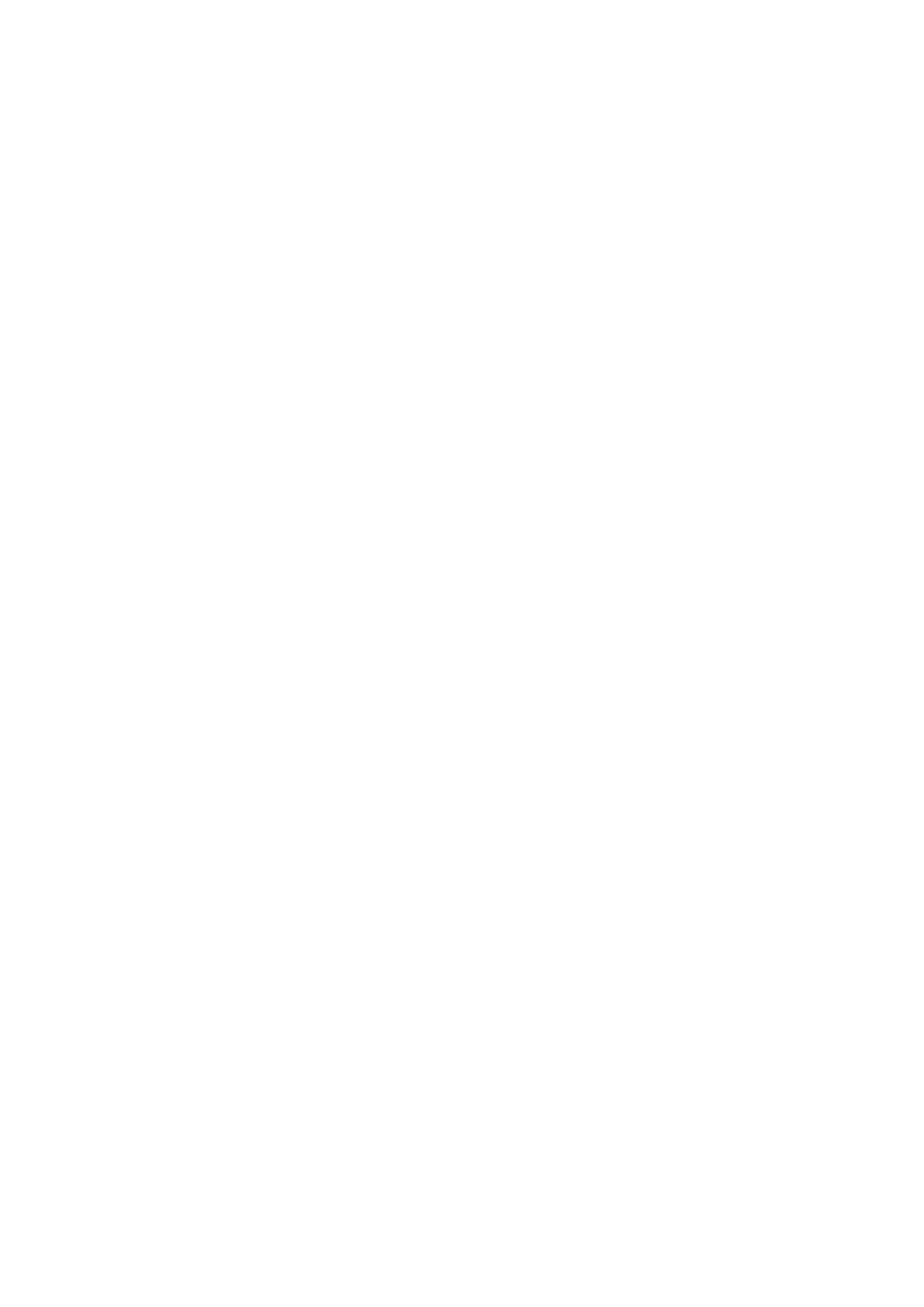### **ANNEX**

### **REVISED INTERNATIONAL SAFETYNET MANUAL**

#### **ANNEX**

1 Annex 1 is replaced with the following:

### "ANNEX 1

### **IMO Enhanced Group Call<sup>\*</sup> Coordinating Panel**

#### **1 Terms of reference**

To coordinate the development and use of the International Enhanced Group Call (EGC) service, and in particular to:

- .1 develop operating methods for the effective use of the EGC services, including consideration of the need for scheduled broadcasts;
- .2 develop documentation in support of the EGC services, in particular the IMO manuals of the recognized mobile satellite service providers;
- .3 advise recognized mobile satellite service providers and potential registered information providers on all aspects of the EGC services, including system access and effective operation;
- .4 develop criteria and establish means for the approval and registration of potential information providers to ensure worldwide coverage is achieved and maintained, and ensure agreements are conducted with all recognized mobile satellite service providers serving the required sea area;
- .5 coordinate the registration of potential information providers; and
- .6 promote a proper understanding of the benefits and use of the EGC services amongst the wider maritime community.

## **2 Contact address**

The IMO Enhanced Group Call Coordinating Panel can be contacted at the following address:

> The Chair IMO Enhanced Group Call Coordinating Panel International Maritime Organization 4 Albert Embankment London SE1 7SR United Kingdom

-

*Enhanced Group Call (EGC)* means the broadcast of coordinated Maritime Safety Information and Search and Rescue related information, to a defined geographical area using a recognized mobile satellite service.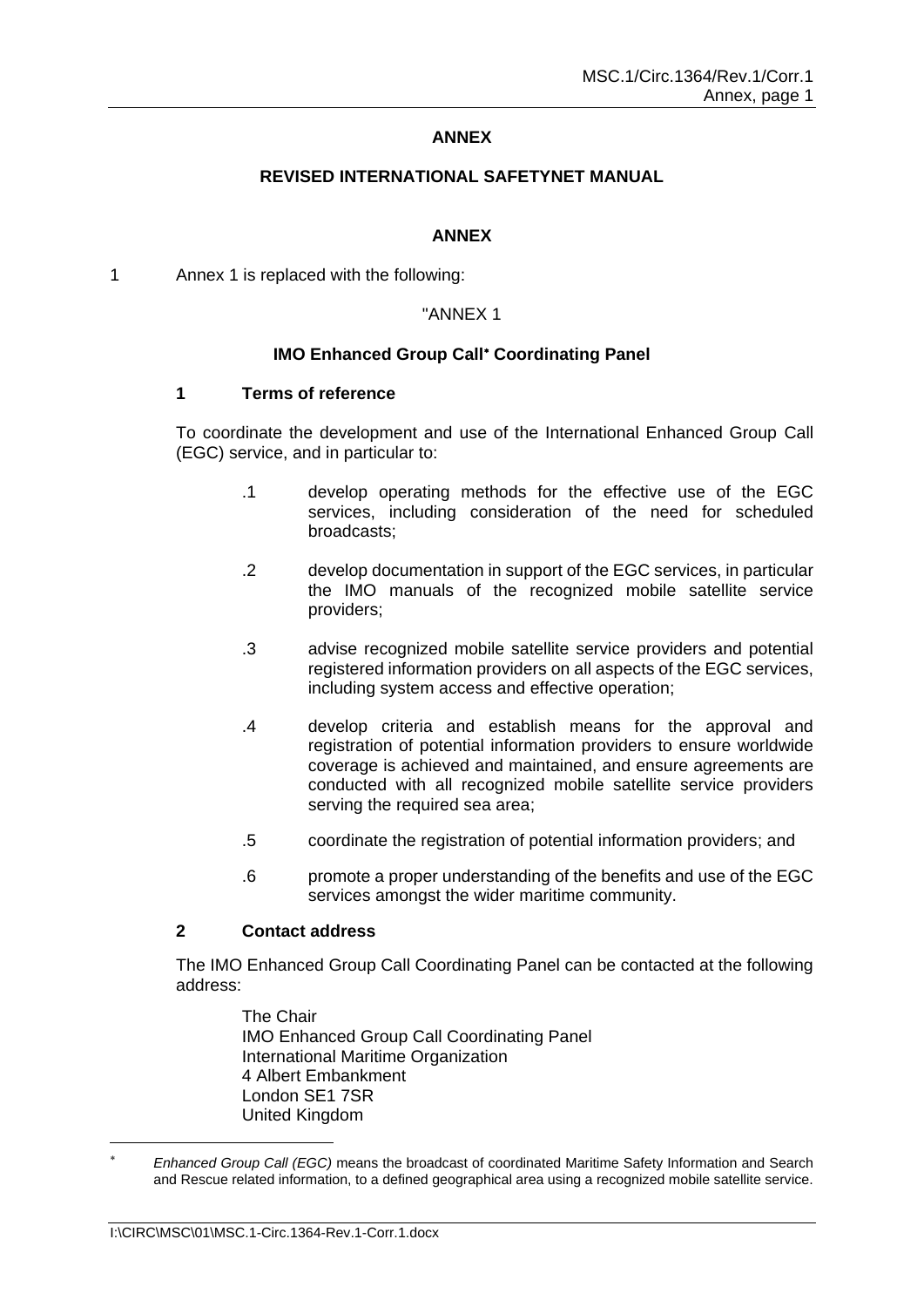Telephone: +44 (0)20 7735 7611, Fax: +44 (0)20 7587 3210 Email: [ncsr@imo.org](mailto:info@imo.org) (in subject line add: "for Chair, IMO Enhanced Group Call Coordinating Panel")

## **3 Panel membership**

3.1 The IMO Enhanced Group Call Coordinating Panel is open to membership by all Member Governments and also includes one member nominated by each of the following international organizations:

- .1 International Maritime Organization (IMO)
- .2 International Hydrographic Organization (IHO)
- .3 World Meteorological Organization (WMO)
- .4 International Mobile Satellite Organization (IMSO)
- 3.2 The following may be represented as observers on the panel:
	- .1 IHO World-Wide Navigational Warning Service Sub-Committee
	- .2 IMO NAVTEX Coordinating Panel
	- .3 World-Wide Met-Ocean Information and Warning Service Committee (WWMIWS-C) of the Joint WMO-IOC Technical Commission for Oceanography and Marine Meteorology (JCOMM)
	- .4 Single representative from each recognized mobile satellite service provider."
- 2 Annex 2 is replaced with the following:

## "ANNEX 2

### **Authorization, certification and registration of Enhanced Group Call information providers**

Two distinct and separate processes, Authorization and Certification, should be completed before an information provider will be granted Registration to access the International Enhanced Group Call (EGC) service. They have been established to protect the integrity of the EGC information service and clearly establish a qualification to the special EGC tariff.

## **1 Authorization**

1.1 Authorization is carried out by IMO in consultation with IHO and WMO, as appropriate.

1.2 In order to obtain authorization to broadcast maritime safety information and/or search and rescue related information through the International Enhanced Group Call service, an information provider should apply to the relevant international organization for approval to participate in the internationally coordinated service:

Hydrographic authorities – to IHO;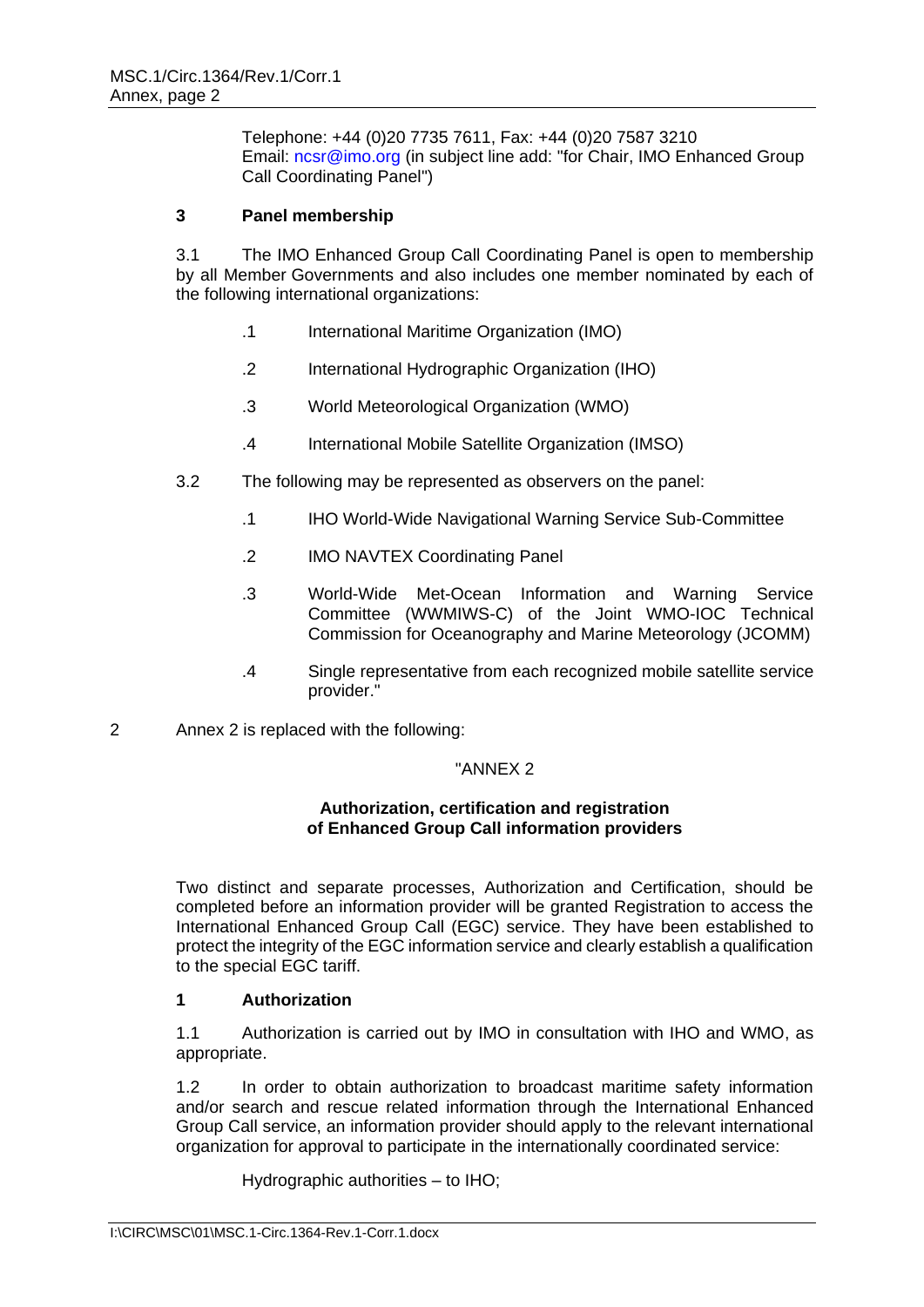Meteorological authorities – to WMO;

Search and rescue authorities – to IMO;

The International Ice Patrol – to IMO;

Others – to IMO.

1.3 In considering such applications, the relevant international organizations will take into account:

- .1 the established and expected availability of other information sources for the area concerned; and
- .2 the need to minimize duplication of information as much as possible.

1.4 The relevant international organization will inform IMO of endorsed applications.

## **2 Certification**

2.1 On receipt of IMO authorization, the IMO Enhanced Group Call Coordinating Panel will issue a Certificate of Authorization to participate in the International Enhanced Group Call service directly to the information provider with a copy to IMO or IHO or WMO, as well as to the recognized mobile satellite service provider concerned. A specimen Certificate of Authorization is shown at the end of this annex.

2.2 The IMO Enhanced Group Call Coordinating Panel will maintain the master list of all registered information providers and circulate it to IMO, IHO and WMO Secretariats, and the recognized mobile satellite service provider concerned.

## **3 Registration**

3.1 After receiving a Certificate of Authorization, an information provider should conclude an agreement with the recognized mobile satellite service provider concerned, serving the required sea area(s), to obtain access to the system.

3.2 This will involve, in addition to the contractual aspects, registration of the information provider's identity which should be programmed into the control equipment of the recognized mobile satellite service provider.

3.3 Recognized mobile satellite service providers will only register information providers who have received a Certificate of Authorization from the IMO Enhanced Group Call Coordinating Panel.

## **4 Contact addresses**

**International Maritime Organization**  The Chair IMO Enhanced Group Call Coordinating Panel 4 Albert Embankment London SE1 7SR United Kingdom